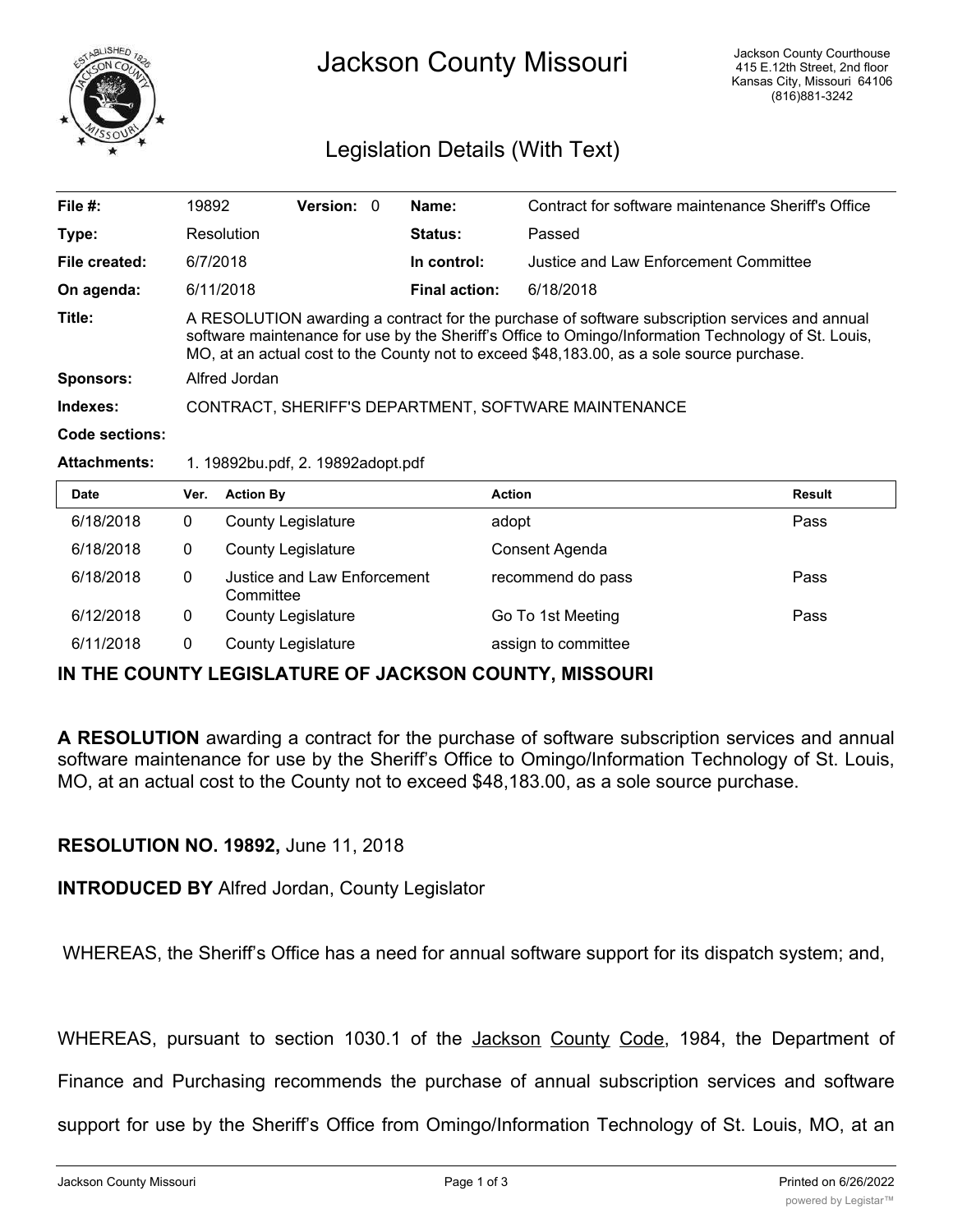actual cost to the County not to exceed \$48,183.00 as a sole source purchase; and,

WHEREAS, award as a sole source is appropriate as only the developer of proprietary software is capable of providing its maintenance; and,

WHEREAS, the maintenance agreement provides annual support for the Sheriff's Office dispatch system; now therefore,

BE IT RESOLVED by the County Legislature of Jackson County, Missouri, that award be made as recommended by the Department of Finance and Purchasing, and that the Department be, and is hereby, authorized to execute for the County any documents necessary for the accomplishment of the award; and,

BE IT FURTHER RESOLVED that the Department of Finance and Purchasing is authorized to make all payments, including final payment, on the contract.

..Enacted and Approved Effective Date: This Resolution shall be effective immediately upon its passage by a majority of the Legislature.

APPROVED AS TO FORM:

Chief Deputy County Counselor County Counselor

Certificate of Passage

I hereby certify that the attached resolution, Resolution No. 19892 of June 11, 2018, was duly passed on June 18, 2018 by the Jackson County Legislature. The votes thereon were as follows:

 $\overline{\phantom{a}}$  , and the contribution of the contribution of  $\overline{\phantom{a}}$  , and  $\overline{\phantom{a}}$  , and  $\overline{\phantom{a}}$  , and  $\overline{\phantom{a}}$  , and  $\overline{\phantom{a}}$  , and  $\overline{\phantom{a}}$  , and  $\overline{\phantom{a}}$  , and  $\overline{\phantom{a}}$  , and  $\overline{\phantom{a}}$  , and